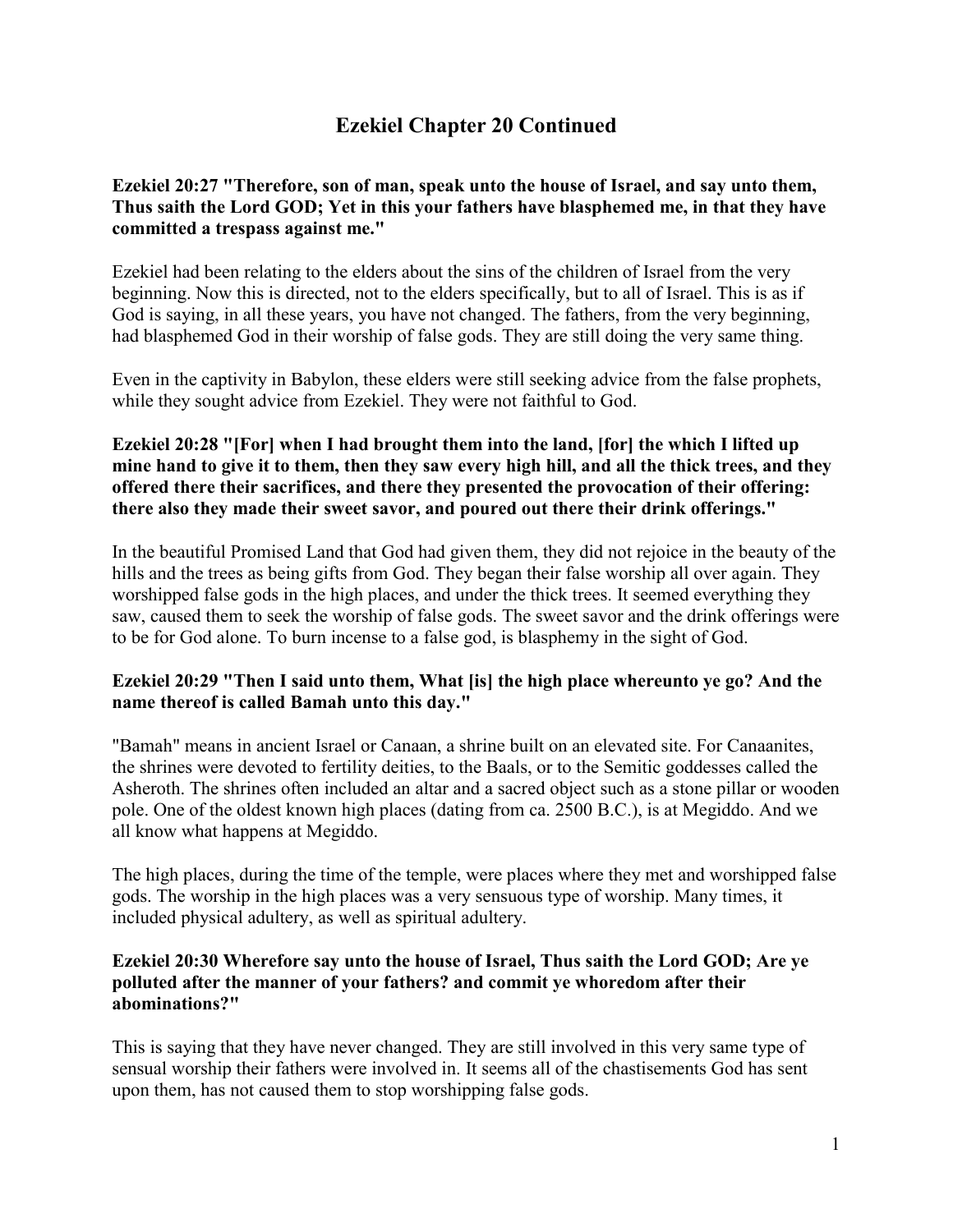### **Ezekiel 20:31 "For when ye offer your gifts, when ye make your sons to pass through the fire, ye pollute yourselves with all your idols, even unto this day: and shall I be enquired of by you, O house of Israel? [As] I live, saith the Lord GOD, I will not be enquired of by you."**

It seemed the worship of Molech was prominent on God's mind. He not only removed Himself from the temple and destroyed it, but He has removed Himself from the presence of these idolatrous people as well. God will not listen to them. He has turned His back to them.

### **Ezekiel 20:32 "And that which cometh into your mind shall not be at all, that ye say, We will be as the heathen, as the families of the countries, to serve wood and stone."**

They had decided, since they were in exile, and since the temple in Jerusalem was destroyed, they could go ahead and worship the false gods. They thought the law left, when the temple was destroyed. What they did not realize, was that to belong to God is a relationship, not a religion.

# **Ezekiel 20:33 "[As] I live, saith the Lord GOD, surely with a mighty hand, and with a stretched out arm, and with fury poured out, will I rule over you:"**

God wanted to rule them with His love as a husband to them. They were not faithful, so He will rule them with a rod of iron, in His fury. The "stretched out arm" shows God's judgment.

## **Ezekiel 20:34 "And I will bring you out from the people, and will gather you out of the countries wherein ye are scattered, with a mighty hand, and with a stretched out arm, and with fury poured out."**

Paul alludes to this (in 2 Cor.).

2 Cor. 6:17. "Wherefore come out from among them, and be ye separate, saith the Lord, and touch not the unclean [thing]; and I will receive you," "And will be a Father unto you, and ye shall be my sons and daughters, saith the Lord Almighty."

God will someday rule over Israel in the glorious kingdom of Messiah, after the people have repented and been saved.

### **Ezekiel 20:35 "And I will bring you into the wilderness of the people, and there will I plead with you face to face."**

Other lands where the scattered people of Israel live are pictured as a wilderness in which the Jews will suffer.

This is analogous to God's bringing His people from Egypt through the wilderness long ago, before thrusting them in the Promised Land.

**Ezekiel 20:36 "Like as I pleaded with your fathers in the wilderness of the land of Egypt, so will I plead with you, saith the Lord GOD."**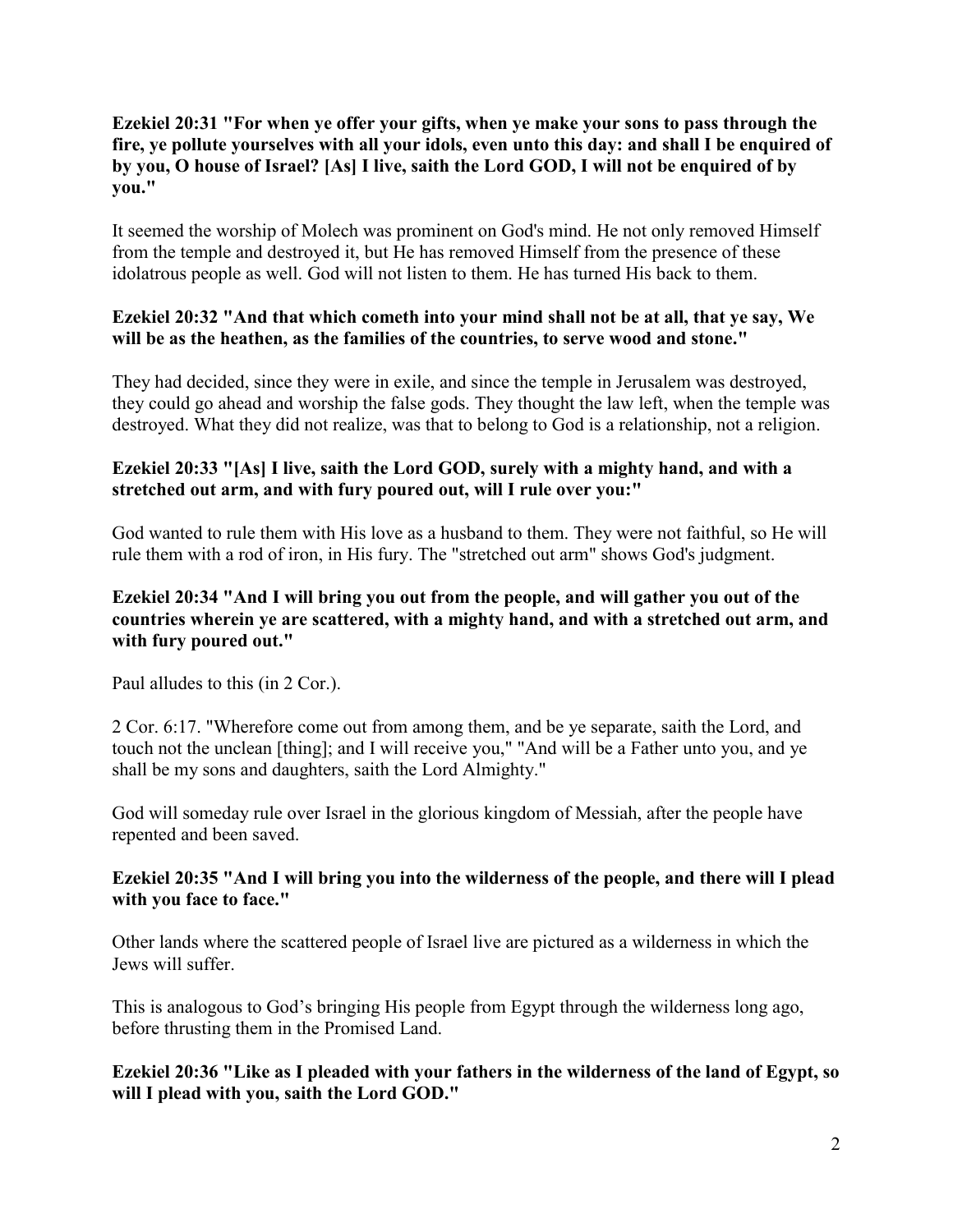The wilderness wanderings had been a series of problems. Every time they turned from God to false gods, the problems began. They would repent, and God would start them again. It was a series of lessons to be learned. This will be no different. The hardships will be great enough, to cause some to repent and seek God.

## **Ezekiel 20:37 "And I will cause you to pass under the rod, and I will bring you into the bond of the covenant:"**

God used a shepherd figure here, apt since He was their Great Shepherd. As a shepherd, God brings His sheep home to their fold, has them file in, separating sheep from goats, passing under His shepherd's rod to be noted and checked for injury.

He will bring them into the bond of the New Covenant by giving them His Spirit with life. This is Israel's final salvation (see Romans 11:26-33).

# **Ezekiel 20:38 "And I will purge out from among you the rebels, and them that transgress against me: I will bring them forth out of the country where they sojourn, and they shall not enter into the land of Israel: and ye shall know that I [am] the LORD."**

The "purging" is a separation of the chaff from the wheat, or a separating of the sheep from the goats. God's remnant will be made up of those who do not bow their knees to a false god. Only this pure remnant will go back into the Promised Land. God is the one who separates them. He judges by what is in their hearts.

God will see that no rebel, no one without the renewing by His Spirit in salvation, will come back to Palestine to have a part in the messianic kingdom. All whom He permits to return will serve Him in contrast to those who serve idols. The purging takes place during the "time of Jacob's trouble" during the Great Tribulation.

### **Ezekiel 20:39 "As for you, O house of Israel, thus saith the Lord GOD; Go ye, serve ye every one his idols, and hereafter [also], if ye will not hearken unto me: but pollute ye my holy name no more with your gifts, and with your idols."**

God is saying, decide who you will serve, this day. If you are determined to worship idols and false gods, then go on and serve them. Do not come back to me. Do not pretend to worship me, if you are still worshipping false gods. God will only accept the worship of those who worship Him alone. He will not be one of many gods. He is the Almighty God. There is no other.

Verses 40-42: "all…in the land". The promised regathering in Messiah's earthly kingdom is to the very same land, literally Palestine, from which they were scattered, expressly the land given to their fathers.

They will "all" be there, repentant and saved, serving the Lord wholeheartedly, a united nation engaged in purified worship.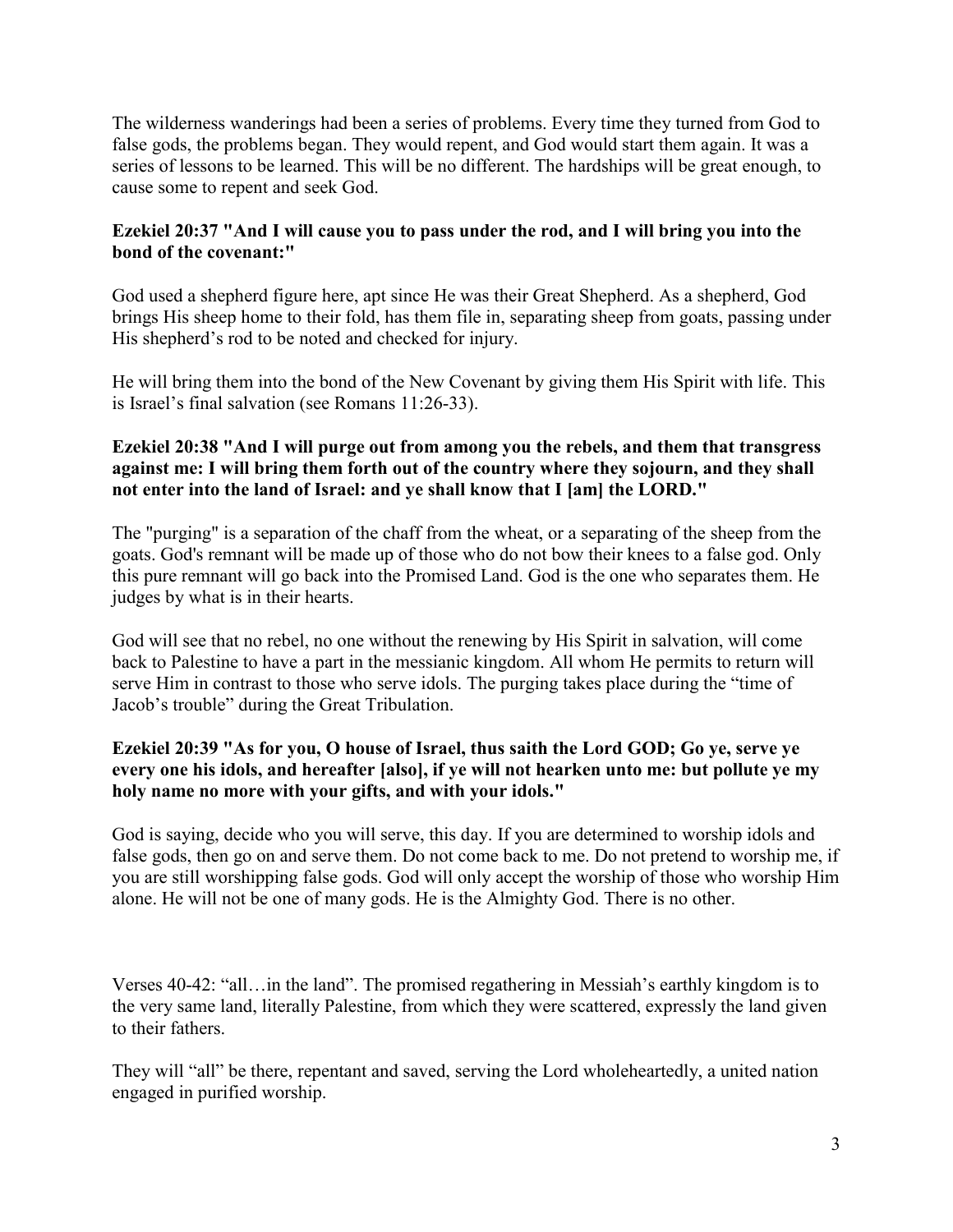#### **Ezekiel 20:40 "For in mine holy mountain, in the mountain of the height of Israel, saith the Lord GOD, there shall all the house of Israel, all of them in the land, serve me: there will I accept them, and there will I require your offerings, and the firstfruits of your oblations, with all your holy things."**

In the Jerusalem that is restored, there will be no worship of false gods. The One True God will be worshipped. The temple will be restored. Their offerings and oblations will be acceptable unto Him, because they will worship Him with all their hearts.

## **Ezekiel 20:41 "I will accept you with your sweet savor, when I bring you out from the people, and gather you out of the countries wherein ye have been scattered; and I will be sanctified in you before the heathen."**

The sweet savor in that day, will not be of obligation, but because of their love for God. Their hearts will be in their sweet savor offerings. In fact, they will love so much, it will be difficult to separate them from their offerings. God will bring them home to their Promised Land from all the places they have been scattered. There will be a sign to the heathen everywhere, that they worship the One True God.

#### **Ezekiel 20:42 "And ye shall know that I [am] the LORD, when I shall bring you into the land of Israel, into the country [for] the which I lifted up mine hand to give it to your fathers."**

This is a promise of the restoration of the Promised Land to them. Even more than that, it is a promise of God restoring covenant relationship with them. He will be their God, and they will be His people.

Those who believe that the church has replaced Israel for his special blessing should read this scripture carefully.

#### **Ezekiel 20:43 "And there shall ye remember your ways, and all your doings, wherein ye have been defiled; and ye shall loathe yourselves in your own sight for all your evils that ye have committed."**

This speaks of a deeply repentant people for the sorrow they had caused, by their worship of false gods. When they remember their sins, they will hate themselves for the sins.

# **Ezekiel 20:44 "And ye shall know that I [am] the LORD, when I have wrought with you for my name's sake, not according to your wicked ways, nor according to your corrupt doings, O ye house of Israel, saith the Lord GOD."**

Notice the culmination of this in the fact, that they will now know that He is the LORD. This restoration is for the sake of God, as well as man. This restoration is not because they are worthy, but because He is worthy. God has forgiven them, and restored them to fellowship with Him. Every promise that God made to Abraham, will be because of God's faith. God is Truth. He said it, He will do it.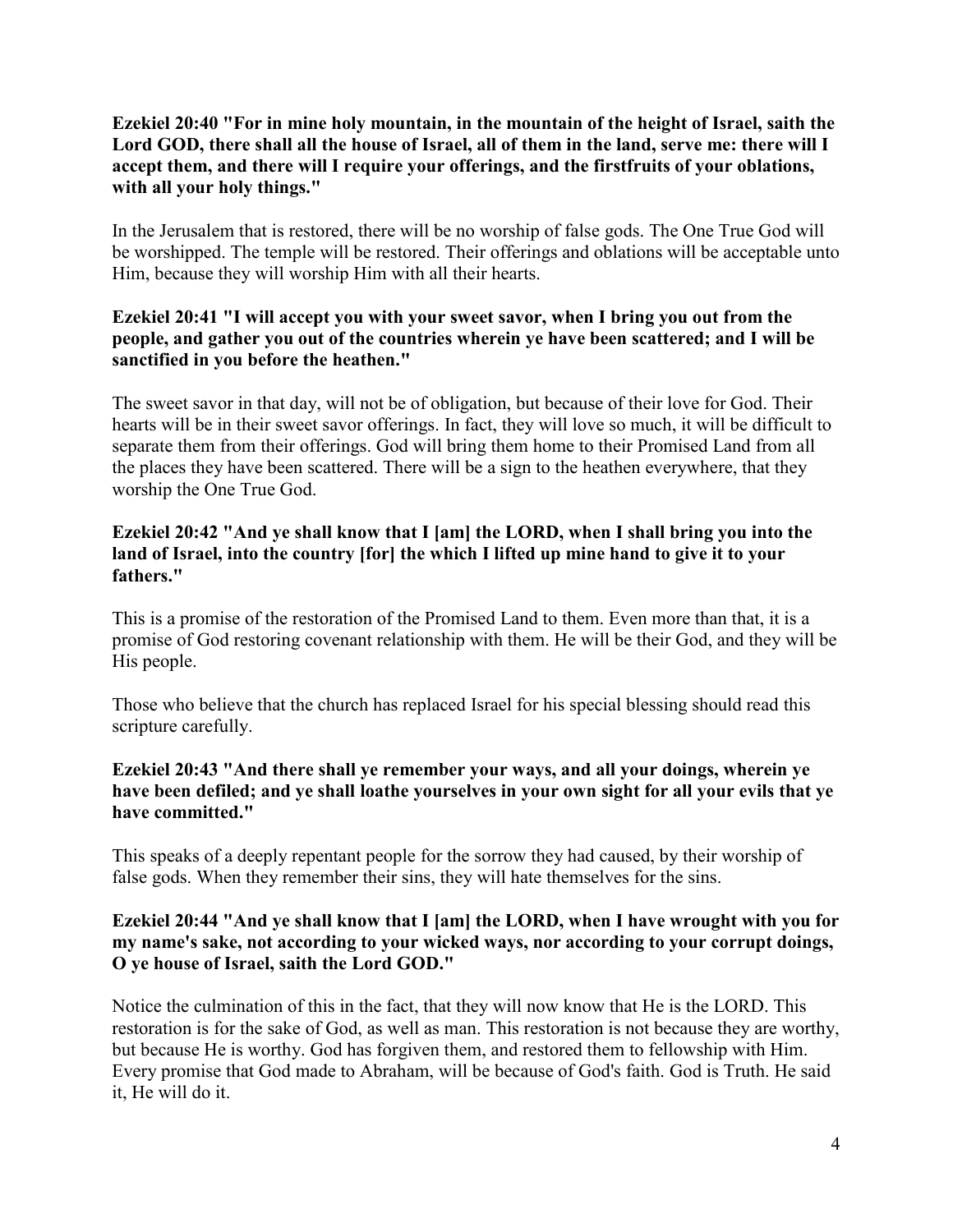**Ezekiel 20:45-46 "Moreover the word of the LORD came unto me, saying," "Son of man, set thy face toward the south, and drop [thy word] toward the south, and prophesy against the forest of the south field;"**

This is a momentary break in the previous sermon of Ezekiel.

Verses 46-48 … Preach against the South. The South is Palestine, particularly Judah, usually invaded from the North through Babylonia was to the East. Its army would swing West toward the Mediterranean Sea and then come South out of the North to invade Judah.

The invader, Nebuchadnezzar (in 586 B.C.), will overwhelm the land as a sweeping fire devouring trees indiscriminately, green or dry. Palestine had much more "forest" in biblical times.

#### **Ezekiel 20:47 "And say to the forest of the south, Hear the word of the LORD; Thus saith the Lord GOD; Behold, I will kindle a fire in thee, and it shall devour every green tree in thee, and every dry tree: the flaming flame shall not be quenched, and all faces from the south to the north shall be burned therein."**

"I will kindle a fire". This parable of the forest that is consumed by fire metaphorically speaks of fires of judgment, sweeping through the land in the form of the Babylonian invaders, like a mighty forest fire which cannot be quenched. Compare the fiery future devastation yet to affect the Middle East and the world (as forecast in Rev. 9:14-18).

### **Ezekiel 20:48 "And all flesh shall see that I the LORD have kindled it: it shall not be quenched."**

There will be no doubt from anyone that the destruction that comes, is from a judgment of God. No one, except God, can stop fire that He starts.

### **Ezekiel 20:49 "Then said I, Ah Lord GOD! they say of me, Doth he not speak parables?"**

Certainly, all prophecy is somewhat of a parable. Each Scripture in the Bible is a parable, in the sense that there is a deeper message than the one we see with our physical eye. It does not mean that the message that we see with our physical eye is not true. It just means that, if we pray and ask God to reveal to us the meaning of the parable, He will reveal to us the spiritual meaning of the Scripture, as well as the literal.

Ezekiel spoke Truth that God put into His mouth.

This verse clearly demonstrates the elders' refusal to comprehend Ezekiel's clear message. To the unwilling heart, there was no understanding.

# **Ezekiel Chapter 20 Continued Questions**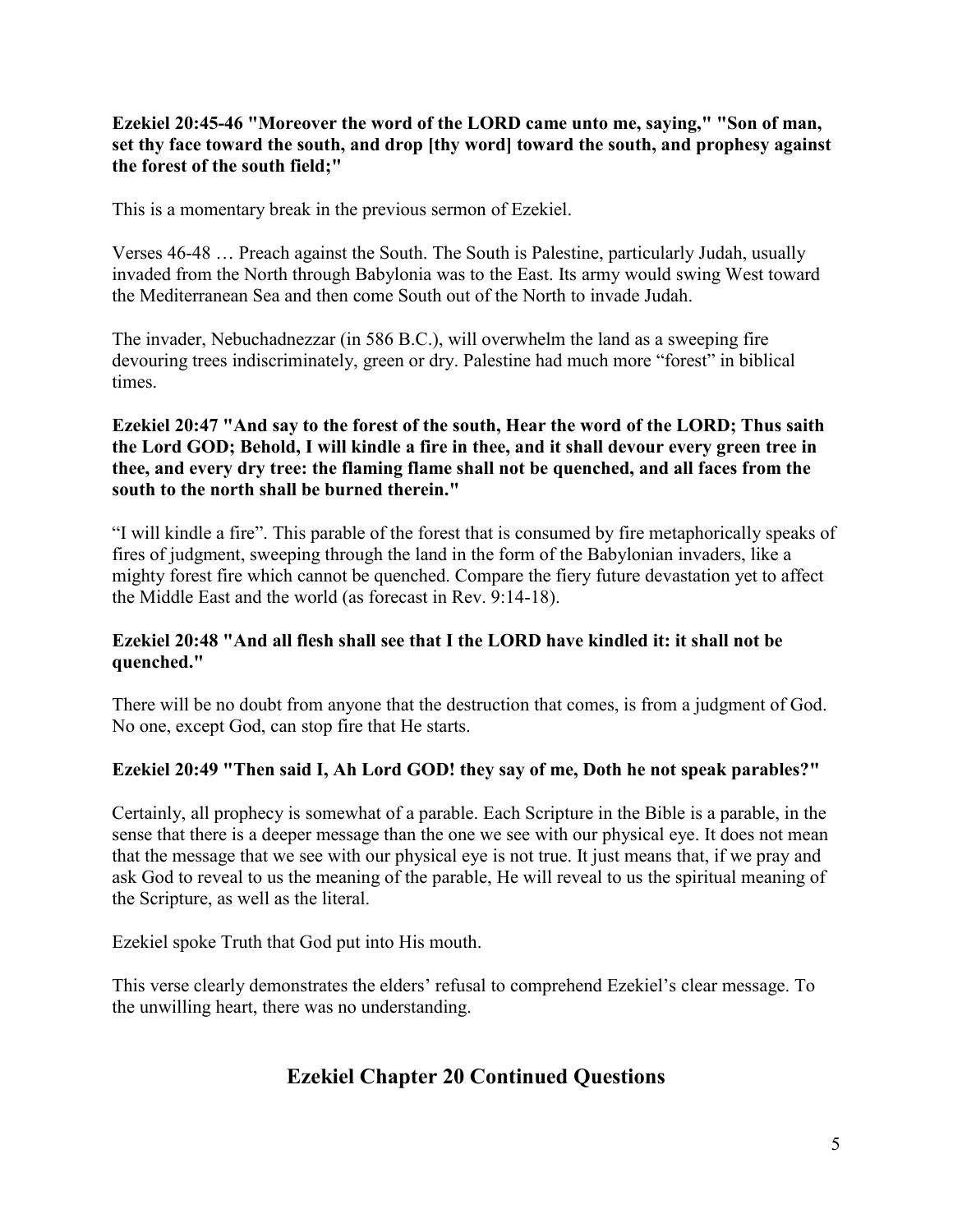- 1. Who is the prophecy, beginning here, speaking to?
- 2. What is it as if God is saying?
- 3. Instead of seeing God's blessings when they looked at the Promised Land, what did they see?
- 4. The sweet savor and the drink offerings were for \_\_\_\_\_\_\_ alone.
- 5. What does "Bamah" mean?
- 6. What were the high places, at the time of the temple?
- 7. What kind of sin was going on in the high places?
- 8. What false god required the walking of the children through fire?
- 9. What had God done, besides remove Himself from the temple?
- 10. The families of the countries served \_\_\_\_\_\_\_\_\_ and \_\_\_\_\_\_\_\_.
- 11. When the temple in Jerusalem was destroyed, they decided it was alright to do what?
- 12. To belong to God is a \_\_\_\_\_\_\_\_\_\_, not a religion.
- 13. How had God preferred to rule them?
- 14. When they were unfaithful, how did He rule them?
- 15. What does His "stretched out arm" show?
- 16. What kind of wilderness is this speaking of?
- 17. The hardships will be just great enough to cause them to \_\_\_\_\_\_\_\_\_ and \_\_\_\_\_\_\_\_\_ God.
- 18. What is the "rod" of verse 37?
- 19. What is the "purging" of verse 38.
- 20. What does God tell them to go ahead and do, in verse 39?
- 21. What is different about the restored Jerusalem?
- 22. Where will He gather them from?
- 23. He will be their \_\_\_\_\_, and they will be His
- 24. He restored them not because they were worthy, but why?
- 25. When they look back at their sins, what will they think of themselves?